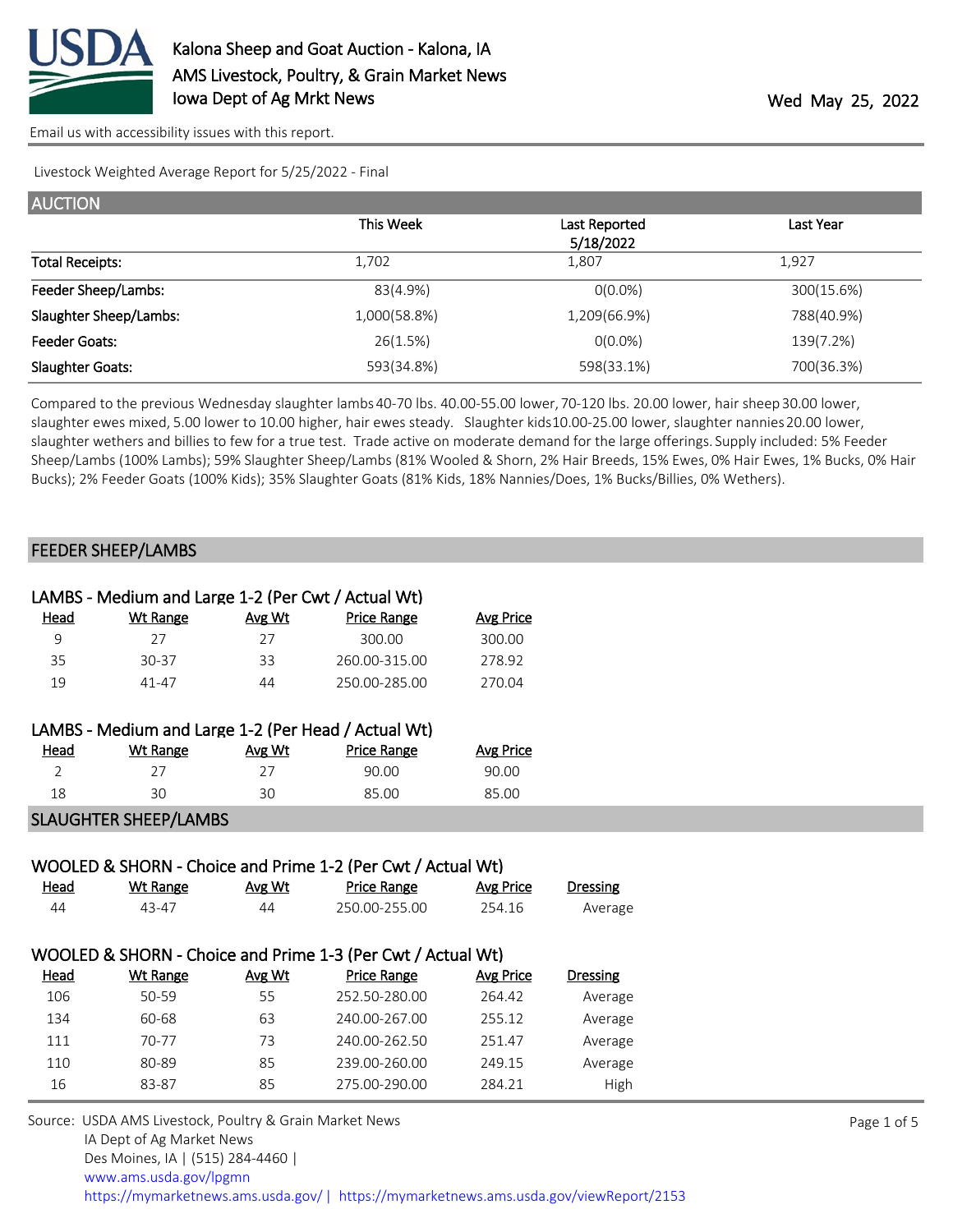

|                | Email us with accessibility issues with this report. |        |                                                             |                  |                   |  |
|----------------|------------------------------------------------------|--------|-------------------------------------------------------------|------------------|-------------------|--|
| 63             | 90-98                                                | 94     | 230.00-265.00                                               | 251.45           | Average           |  |
| 48             | 100-120                                              | 111    | 225.00-260.00                                               | 252.17           | Average           |  |
|                |                                                      |        |                                                             |                  |                   |  |
|                |                                                      |        | WOOLED & SHORN - Choice and Prime 2-3 (Per Cwt / Actual Wt) |                  |                   |  |
| <u>Head</u>    | <b>Wt Range</b>                                      | Avg Wt | <b>Price Range</b>                                          | <b>Avg Price</b> | <b>Dressing</b>   |  |
| 81             | 100-136                                              | 111    | 245.00-270.00                                               | 264.72           | Average           |  |
| 3              | 155                                                  | 155    | 121.00                                                      | 121.00           | Average           |  |
| 4              | 165                                                  | 165    | 125.00                                                      | 125.00           | Average Yearlings |  |
|                | WOOLED & SHORN - Good 1-2 (Per Cwt / Actual Wt)      |        |                                                             |                  |                   |  |
| <u>Head</u>    | <b>Wt Range</b>                                      | Avg Wt | <b>Price Range</b>                                          | <b>Avg Price</b> | <b>Dressing</b>   |  |
| 24             | 107-120                                              | 114    | 200.00-220.00                                               | 212.10           | Average           |  |
|                |                                                      |        |                                                             |                  |                   |  |
|                |                                                      |        | HAIR BREEDS - Choice and Prime 1-2 (Per Cwt / Actual Wt)    |                  |                   |  |
| <b>Head</b>    | <b>Wt Range</b>                                      | Avg Wt | <b>Price Range</b>                                          | <b>Avg Price</b> | <b>Dressing</b>   |  |
| 15             | 74                                                   | 74     | 237.50                                                      | 237.50           | Average           |  |
|                | EWES - Good 2-3 (Per Cwt / Actual Wt)                |        |                                                             |                  |                   |  |
| Head           | <b>Wt Range</b>                                      | Avg Wt | <b>Price Range</b>                                          | <b>Avg Price</b> | <b>Dressing</b>   |  |
| 4              | 125-140                                              | 131    | 127.50-135.00                                               | 130.69           | Average           |  |
| 37             | 155-193                                              | 170    | 95.00-107.50                                                | 105.40           | Average           |  |
| 44             | 200-235                                              | 209    | 95.00-105.00                                                | 101.93           | Average           |  |
|                |                                                      |        |                                                             |                  |                   |  |
|                | EWES - Good 3-4 (Per Cwt / Actual Wt)                |        |                                                             |                  |                   |  |
| Head           | <b>Wt Range</b>                                      | Avg Wt | <b>Price Range</b>                                          | <b>Avg Price</b> | <b>Dressing</b>   |  |
| 3              | 272-280                                              | 275    | 82.50-84.00                                                 | 83.49            | Average           |  |
|                |                                                      |        |                                                             |                  |                   |  |
|                | EWES - Utility and Good 1-3 (Per Cwt / Actual Wt)    |        |                                                             |                  |                   |  |
| <b>Head</b>    | <b>Wt Range</b>                                      | Avg Wt | <b>Price Range</b>                                          | <b>Avg Price</b> | Dressing          |  |
| 5              | 135-145                                              | 141    | 105.00-112.50                                               | 108.95           | Average           |  |
| 12             | 141                                                  | 141    | 120.00                                                      | 120.00           | High              |  |
| 17             | 160-175                                              | 168    | 90.00-107.00                                                | 101.22           | Average           |  |
| $\overline{2}$ | 200                                                  | 200    | 96.00                                                       | 96.00            | Average           |  |
|                | EWES - Utility 1-2 (Per Cwt / Actual Wt)             |        |                                                             |                  |                   |  |
| <b>Head</b>    | <b>Wt Range</b>                                      | Avg Wt | <b>Price Range</b>                                          | <b>Avg Price</b> | <b>Dressing</b>   |  |
| 18             | 120-138                                              | 132    | 75.00-87.50                                                 | 80.93            | Average           |  |
|                |                                                      |        |                                                             |                  |                   |  |
|                | HAIR EWES - Good 2-3 (Per Cwt / Actual Wt)           |        |                                                             |                  |                   |  |
| <b>Head</b>    | <b>Wt Range</b>                                      | Avg Wt | <b>Price Range</b>                                          | <b>Avg Price</b> | <b>Dressing</b>   |  |
| $\mathbf{1}$   | 105                                                  | 105    | 125.00                                                      | 125.00           | Average           |  |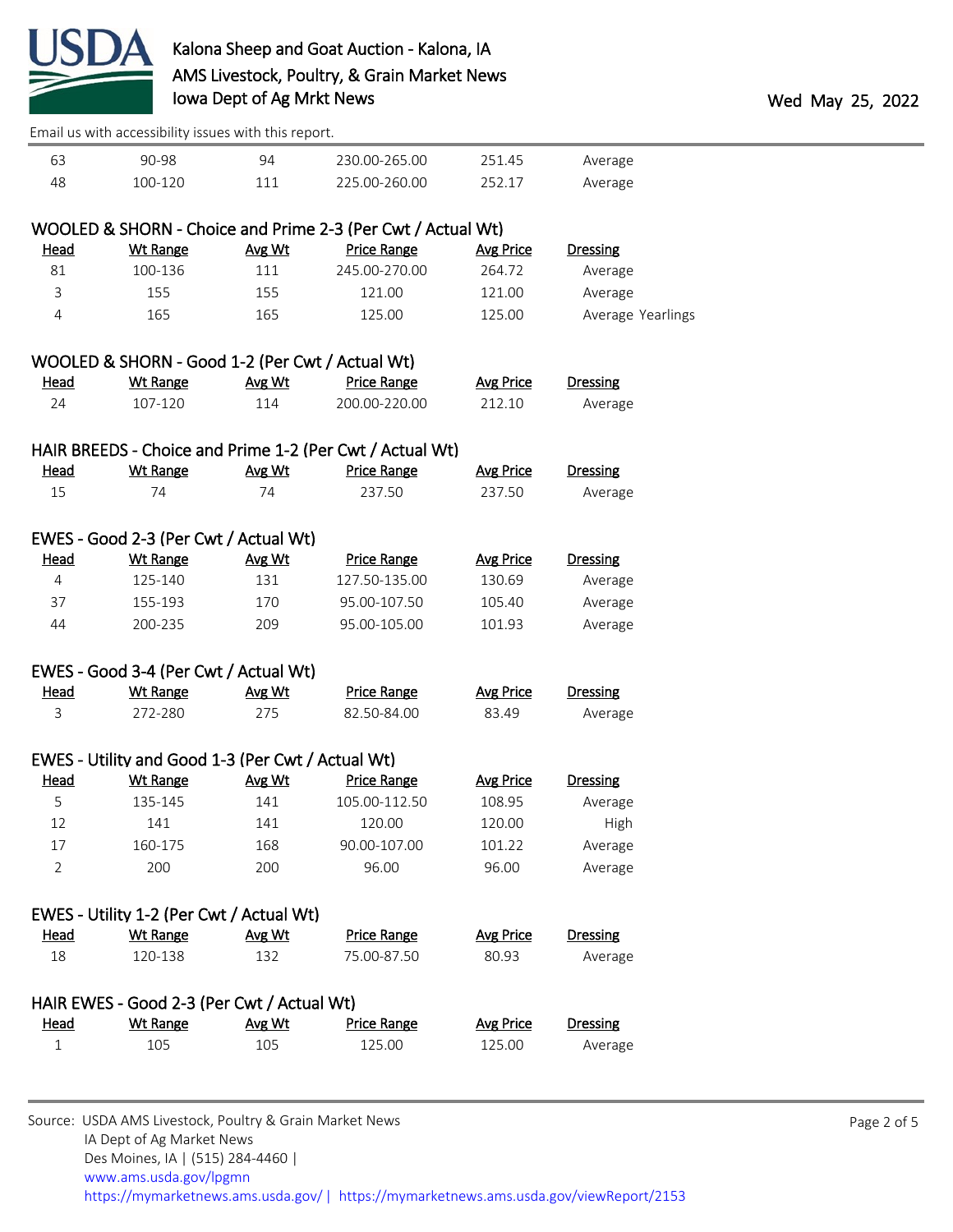

|                        |                                             |        | HAIR EWES - Utility and Good 1-3 (Per Cwt / Actual Wt) |                  |                 |
|------------------------|---------------------------------------------|--------|--------------------------------------------------------|------------------|-----------------|
| <b>Head</b>            | <b>Wt Range</b>                             | Avg Wt | <b>Price Range</b>                                     | <b>Avg Price</b> | <b>Dressing</b> |
| $\mathbf{1}$           | 90                                          | 90     | 112.00                                                 | 112.00           | Average         |
| $\overline{2}$         | 115-135                                     | 125    | 110.00                                                 | 110.00           | Average         |
|                        | BUCKS - 1-2 (Per Cwt / Actual Wt)           |        |                                                        |                  |                 |
| <u>Head</u>            | <b>Wt Range</b>                             | Avg Wt | <b>Price Range</b>                                     | <b>Avg Price</b> | <b>Dressing</b> |
| $\mathbf 1$            | 240                                         | 240    | 112.50                                                 | 112.50           | Average         |
| 3                      | 213                                         | 213    | 150.00                                                 | 150.00           | High            |
| 3                      | 205-215                                     | 212    | 95.00-105.00                                           | 98.23            | Low             |
| $\mathbf 1$            | 285                                         | 285    | 117.50                                                 | 117.50           | Average         |
| $1\,$                  | 250                                         | 250    | 155.00                                                 | 155.00           | High            |
|                        | HAIR BUCKS - 1-2 (Per Cwt / Actual Wt)      |        |                                                        |                  |                 |
| <u>Head</u>            | <b>Wt Range</b>                             | Avg Wt | <b>Price Range</b>                                     | <b>Avg Price</b> | <b>Dressing</b> |
| 3                      | 150-195                                     | 173    | 122.50-230.00                                          | 157.72           | Average         |
| <b>FEEDER GOATS</b>    |                                             |        |                                                        |                  |                 |
|                        |                                             |        |                                                        |                  |                 |
|                        | KIDS - Selection 1 (Per Head / Actual Wt)   |        |                                                        |                  |                 |
| <b>Head</b>            | <b>Wt Range</b>                             | Avg Wt | <b>Price Range</b>                                     | <b>Avg Price</b> |                 |
| 8                      | 32-33                                       | 33     | 135.00-140.00                                          | 136.22           |                 |
|                        |                                             |        |                                                        |                  |                 |
|                        | KIDS - Selection 1-2 (Per Head / Actual Wt) |        |                                                        |                  |                 |
| <b>Head</b>            | <b>Wt Range</b>                             | Avg Wt | <b>Price Range</b>                                     | <b>Avg Price</b> |                 |
| 18                     | $20 - 23$                                   | 21     | 75.00-80.00                                            | 77.40            |                 |
| <b>SLAUGHTER GOATS</b> |                                             |        |                                                        |                  |                 |
|                        |                                             |        |                                                        |                  |                 |
|                        | KIDS - Selection 1 (Per Head / Actual Wt)   |        |                                                        |                  |                 |
| <b>Head</b>            | <b>Wt Range</b>                             | Avg Wt | <b>Price Range</b>                                     | <b>Avg Price</b> | <b>Dressing</b> |
| 33                     | 42-47                                       | 44     | 150.00-195.00                                          | 172.25           | Average         |
| 82                     | 60-69                                       | 65     | 245.00-310.00                                          | 261.41           | Average         |
| 24                     | 70-76                                       | 73     | 260.00-295.00                                          | 270.44           | Average         |
| 3                      | 80-85                                       | 82     | 240.00-270.00                                          | 250.41           | Average         |
| 1                      | 95                                          | 95     | 315.00                                                 | 315.00           | Average         |
| 2                      | 100-110                                     | 105    | 260.00-290.00                                          | 275.71           | Average         |
|                        |                                             |        |                                                        |                  |                 |
|                        | KIDS - Selection 1-2 (Per Head / Actual Wt) |        |                                                        |                  |                 |
| <b>Head</b>            | <b>Wt Range</b>                             | Avg Wt | <b>Price Range</b>                                     | <b>Avg Price</b> | <b>Dressing</b> |
| 127                    | 50-59                                       | 56     | 205.00-255.00                                          | 241.98           | Average         |
| 2                      | 147                                         | 147    | 230.00                                                 | 230.00           | High            |
|                        |                                             |        |                                                        |                  |                 |
|                        | KIDS - Selection 2 (Per Head / Actual Wt)   |        |                                                        |                  |                 |
|                        |                                             |        |                                                        |                  |                 |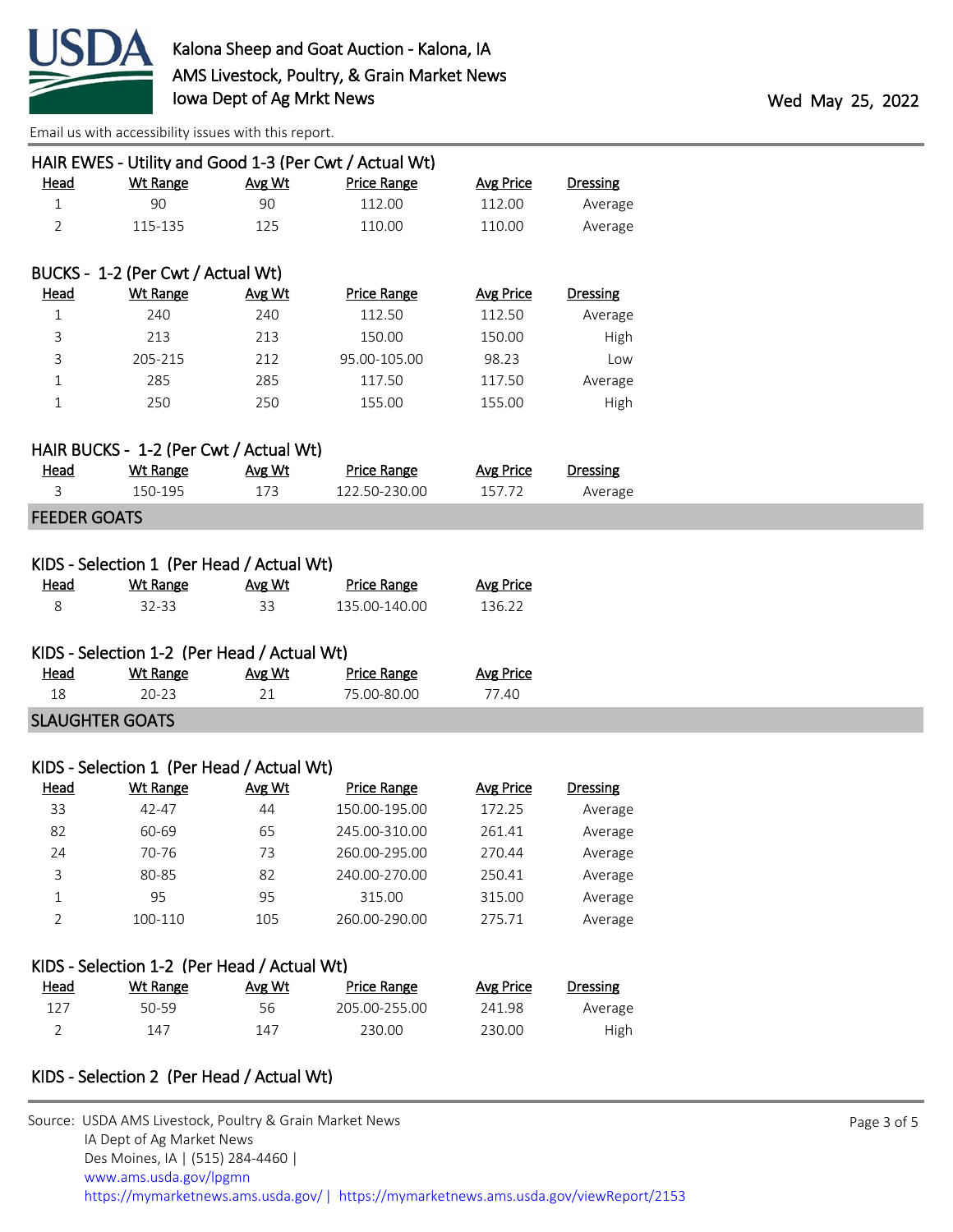

| <u>Head</u>    | <b>Wt Range</b>                                                      | Avg Wt | <b>Price Range</b>                                  | <b>Avg Price</b> | <b>Dressing</b> |  |
|----------------|----------------------------------------------------------------------|--------|-----------------------------------------------------|------------------|-----------------|--|
| 9              | 30-35                                                                | 34     | 95.00-105.00                                        | 102.87           | Average         |  |
| $\overline{7}$ | 45-48                                                                | 48     | 125.00-127.50                                       | 127.16           | Average         |  |
| 46             | 50-59                                                                | 57     | 150.00-205.00                                       | 184.88           | Average         |  |
| 69             | 60-62                                                                | 61     | 140.00-210.00                                       | 187.12           | Average         |  |
|                |                                                                      |        |                                                     |                  |                 |  |
|                | KIDS - Selection 2-3 (Per Head / Actual Wt)                          |        |                                                     |                  |                 |  |
| <u>Head</u>    | <b>Wt Range</b>                                                      | Avg Wt | <b>Price Range</b>                                  | <b>Avg Price</b> | <b>Dressing</b> |  |
| 31             | 52-57                                                                | 55     | 135.00-160.00                                       | 145.30           | Average         |  |
| 10             | 62                                                                   | 62     | 105.00                                              | 105.00           | Average         |  |
|                |                                                                      |        |                                                     |                  |                 |  |
| <u>Head</u>    | NANNIES/DOES - Selection 1 (Per Head / Actual Wt)<br><b>Wt Range</b> | Avg Wt | <u>Price Range</u>                                  | <b>Avg Price</b> | <b>Dressing</b> |  |
| 8              | 90-98                                                                | 96     | 180.00-250.00                                       | 216.59           | Average         |  |
| 2              | 145                                                                  | 145    | 300.00-330.00                                       | 315.00           | Average         |  |
| $\overline{4}$ | 150-155                                                              | 154    | 260.00-310.00                                       | 277.24           | Average         |  |
|                |                                                                      |        |                                                     |                  |                 |  |
|                |                                                                      |        | NANNIES/DOES - Selection 1-2 (Per Head / Actual Wt) |                  |                 |  |
| <b>Head</b>    | Wt Range                                                             | Avg Wt | <b>Price Range</b>                                  | <b>Avg Price</b> | <b>Dressing</b> |  |
| 30             | 100-147                                                              | 129    | 190.00-260.00                                       | 217.33           | Average         |  |
| 12             | 150-160                                                              | 153    | 227.50-250.00                                       | 240.44           | Average         |  |
|                |                                                                      |        |                                                     |                  |                 |  |
|                | NANNIES/DOES - Selection 2 (Per Head / Actual Wt)                    |        |                                                     |                  |                 |  |
| <u>Head</u>    | <b>Wt Range</b>                                                      | Avg Wt | <b>Price Range</b>                                  | <b>Avg Price</b> | <b>Dressing</b> |  |
| 4              | 80-85                                                                | 83     | 120.00-136.00                                       | 129.31           | Average         |  |
| 7              | 90-97                                                                | 95     | 135.00-140.00                                       | 135.68           | Average         |  |
| 30             | 100-125                                                              | 112    | 130.00-185.00                                       | 162.60           | Average         |  |
|                | BUCKS/BILLIES - Selection 1 (Per Head / Actual Wt)                   |        |                                                     |                  |                 |  |
| <b>Head</b>    | <b>Wt Range</b>                                                      | Avg Wt | <b>Price Range</b>                                  | <b>Avg Price</b> | <b>Dressing</b> |  |
| 1              | 110                                                                  | 110    | 320.00                                              | 320.00           | Average         |  |
| 1              | 165                                                                  | 165    | 385.00                                              | 385.00           | Average         |  |
| 1              | 220                                                                  | 220    | 530.00                                              | 530.00           | Average         |  |
|                |                                                                      |        |                                                     |                  |                 |  |
|                | WETHERS - Selection 1 (Per Head / Actual Wt)                         |        |                                                     |                  |                 |  |
| <u>Head</u>    | <b>Wt Range</b>                                                      | Avg Wt | <b>Price Range</b>                                  | <b>Avg Price</b> | <b>Dressing</b> |  |
| $\overline{2}$ | 145                                                                  | 145    | 360.00                                              | 360.00           | Average         |  |

Please Note:

The above USDA LPGMN price report is reflective of the majority of classes and grades of livestock offered for sale. There may be instances where some sales do not fit within reporting guidelines and therefore will not be included in the report. Prices are reported on an FOB basis, unless otherwise noted.